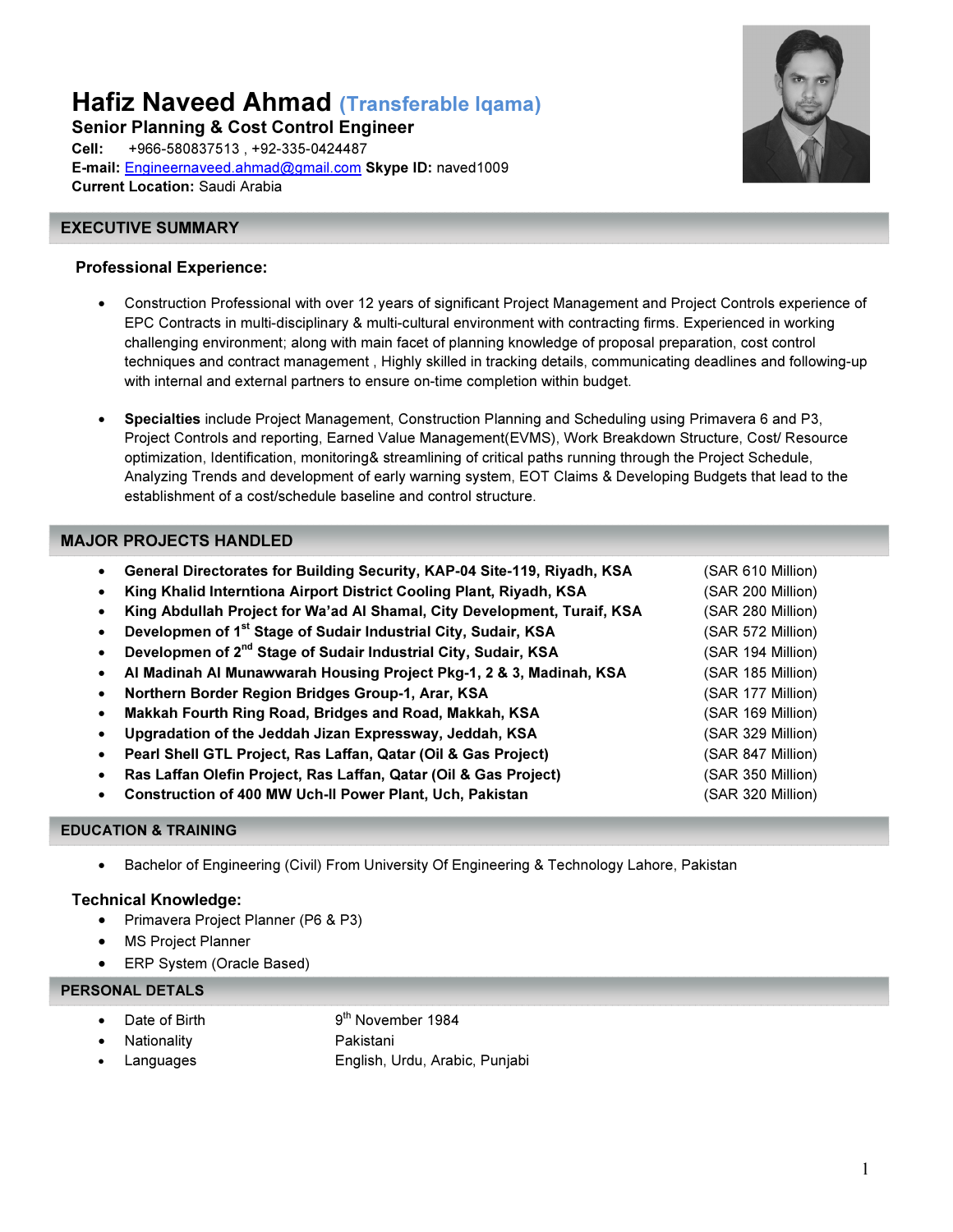### PROFILE SYNOPSIS

| From    | Τo      | <b>Position</b>                    | Company                                                                            |
|---------|---------|------------------------------------|------------------------------------------------------------------------------------|
| 01/2019 | Todate  | Senior Planning Engineer           | Al Arrab Contracting Company (ACC)                                                 |
| 05/2017 | 12/2018 |                                    | Senior Planning & Cost Control Engineer Toledo Arabia Company (ACWA Holding Group) |
| 01/2013 | 04/2017 | Senior Planning Engineer           | Saudi Pan Kingdom Company (SAPAC)                                                  |
| 10/2011 | 12/2012 | <b>Planning Engineer</b>           | Descon Engineering Limited, Pakistan                                               |
| 02/2011 | 09/2011 | <b>Assistant Resident Engineer</b> | A.Z Engineering Associates                                                         |
| 08/2007 | 01/2011 | Area Planner/Planning Engineer     | Descon Engineering Qatar L.L.C                                                     |

#### WORK EXPERIENCE

| From:            | Jan 2019 - Todate                  |
|------------------|------------------------------------|
| <b>Employer:</b> | Al Arrab Contracting Company (ACC) |
| <b>Position:</b> | Senior Planning Engineer           |

# Managing the following activities:

It's a Building project for security forces consisting 10 Main buildings, 7 Services buildings, 6 Substations and General site works

- Prepared the cot & resource loaded plan for the Building Project of KAP-04 using primavera P6
- Resource levelling, identifying and analyzing critical path, developing progress tracking procedures
- Developing Manpower Histograms, Progress S-Curves and look ahead schedules
- Ensuring material & Resource availability considering look ahead plans
- Coordinating with vendor and suppliers issuing and responding to technical queries
- Assigining different task to planning team to monitor and control the project
- Preparing daily, weekly and monthly progress reports
- Identification of variation with respect to the original scope
- Closely monitoring the manpower productivity, and raising flags when required
- Preparation of various monthly management reports like Dasboard Report, project review presentation, efficiency, schedule performance index and project's cost analysis
- Monitoring of change order status and their progress
- Preparation of EOT (Extension of Time) Claims
- Delay analysis and preparation of recovery schedule
- Risk identification and proposing the mitigation strategies
- Attending the meetings with the clients and consultants

#### Projects:

• General Directorates for Building Security, KAP-04 Site-119, Riyadh, KSA (Ministry of Interior & PROGER)

| From:            | May 2017 - Dec-2018                     |
|------------------|-----------------------------------------|
| <b>Employer:</b> | Toledo Arabia (ACWA Holding Group)      |
| <b>Position:</b> | Senior Planning & Cost Control Engineer |

## Managing the following activities:

Full time handling the Kind Khalid Internantional Airport District Cooling Plant Project and partially handling other 2 projects (Jabal Omer District Cooling Plant, Makkah and ARAMCO Pipeline Project).

- Work with the engineering team and prepare budgets for different phases of the project
- Developing the resource & cost loaded baselines using P6
- Managing the planning team and assigning the different tasks
- Constantly monitoring and controlling the project, updating & forecasting the schedule
- Monitoring the cost and performance of the project using (EVM) Earned Value Management System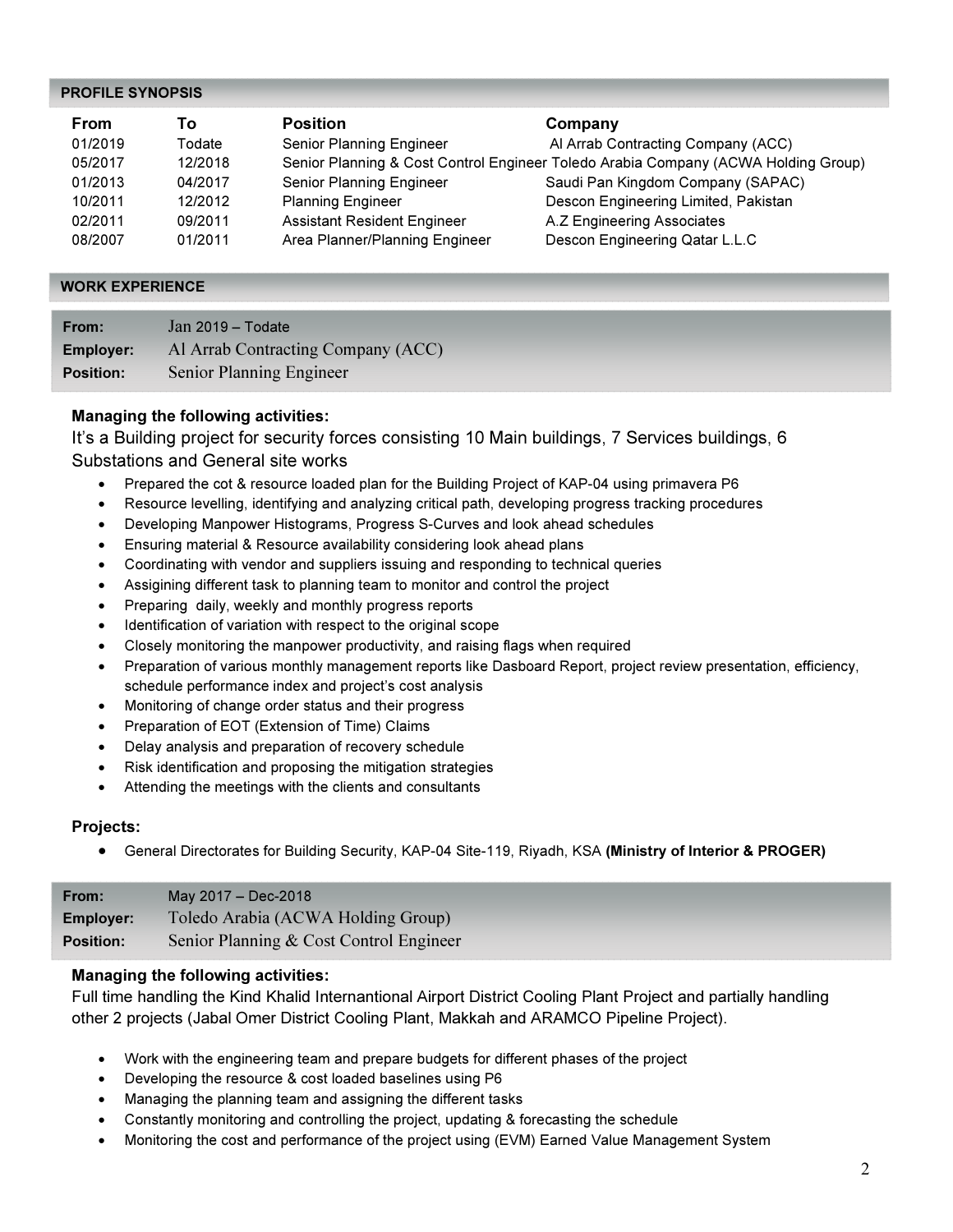- Preparing the Daily, Weekly, Monthly and Dashboard reports for client & management
- Preparing the invpoices and reviewing the invoices of the subcontractors
- Preparing 7 Monitoring the subcontracts and issuing VO's if required.
- Provide risk management solutions according to the project requirements
- Ensure that cost control measures are adapted and followed at all stages of project execution
- Prepare and maintain database to analyze the fluctuation in actual and estimated costs
- Prepare detailed reports for all stages of the project and discuss improvements for future projects based on results derived from current projects
- Monitoring the procurement process to ensure it remins within the budget
- Preparing the Dashboard reports for projects and suggesting the cost and schedule control measures
- Close coordination with procurement, finance, engineering and HR departments
- Attending the weekly and monthly meetings

## Projects:

- King Khalid Interntiona Airport District Cooling Plant, Riyadh, KSA (SNC-LAVALIN & Saudi Tabreed)
- Jabal Omer District Cooling Plants, Makkah, KSA (SNC-LAVALIN & Saudi Tabreed)

From: Jnauary 2013 – April 2017 Employer: Saudi Pan Kingdom Company (SAPAC) Position: Senior Planning Engineer

# Managing the following activities:

- Development of planning package which also includes project WBS and Baseline schedule utilizing primavera P6
- Developing resource & cost loaded schedule, resource levelling, identifying and analyzing critical path, progress tracking procedures
- Developing Manpower Histograms, Progress S-Curves and look ahead schedules
- Ensuring material & Resource availability considering look ahead plans
- Coordinating with vendor and suppliers issuing and responding to technical queries
- Review and supervise preparation of Level IV plan considering site condition and resource availability made by planners
- Reviewing daily, weekly and monthly progress reports from planners
- Identification of variation with respect to the original scope
- Closely monitor the usage of Direct Material, Direct Consumable, and manpower productivity, and raising flags when required
- Preparation of various monthly management reports like project review presentation, efficiency, schedule performance index and project's cost analysis
- Monitoring of change order status and their progress
- Preparation of schedule & budget forecasts, And Ensuring the cash flow is as per planned schedule and revise as the project evolves
- Preparation of EOT (Extension of Time) Claims
- Delay analysis and preparation of recovery schedule
- Risk identification and proposing the mitigation strategies
- Ensuring the complete implementation of the company's ERP(Oracle Based) system
- Prepared Tenders for many projects
- Attending the meetings with the clients and consultants

# Projects:

- King Abdullah Project for Wa'ad Al Shamal, City Development Turaif, KSA (Ma'aden & Bechtel)
- Al-Janadariya Exhibition facility, Ar-Riyadh, Riyadh, KSA (ARAMCO)
- Developmen of 1<sup>st</sup> Stage of Sudair Industrial City, Sudair, KSA (MODON & Khatib & Alami)
- Developmen of 2<sup>nd</sup> Stage of Sudair Industrial City, Sudair, KSA (MODON, Mouchel, Dar Al Riyadh)
- Al Madinah Al Munawwarah Housing Project Pkg-1, 2 & 3, Madinah, KSA (Ministry of Housing & Parsons)
- Construction of Makkah Fourth Ring Road, Makkah, KSA (Ministry of Transport)
- Upgradation of the Jeddah Jizan Expressway, Jeddah, KSA (Ministry of Transport)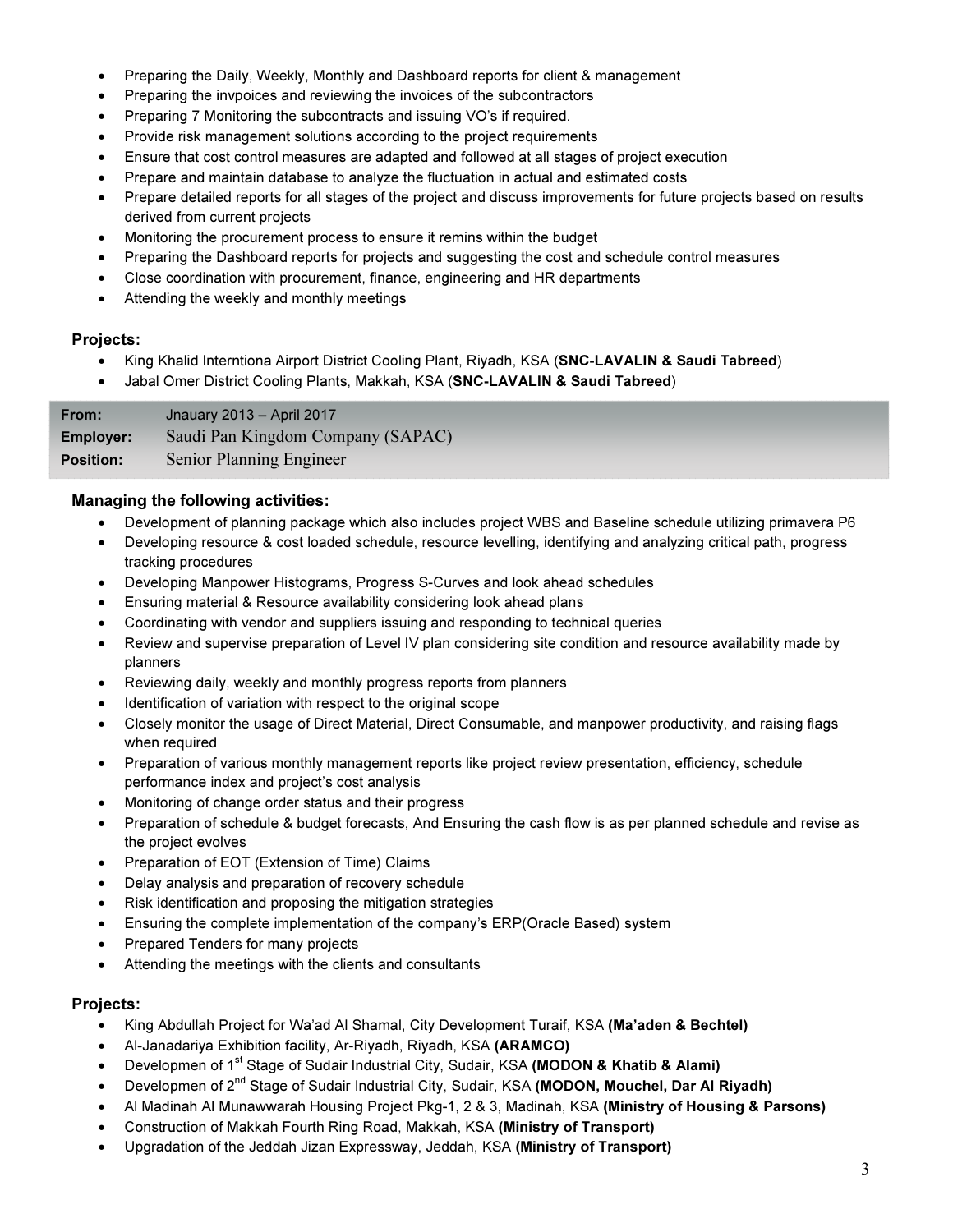- Construction of Jeddah Jizan Expressway C-1, KSA (Ministry of Transport)
- Construction of Jeddah Jizan Expressway C-3, KSA (Ministry of Transport)
- Northern Border Region Bridges Group-1, Arar, KSA (Ministry of Transport)

| From:            | October 2011 – December 2012         |
|------------------|--------------------------------------|
| <b>Employer:</b> | Descon Engineering Limited, Pakistan |
| <b>Position:</b> | <b>Planning Engineer</b>             |

## Managed the following activities:

- Prepared the Level-II & Resource & Cost Loaded Level-III EPC Plan of 400 MW UCH-II Power Plant Using P6
- Prepared Level-I, Level-II & Level-III Plan for Nualong Dam Project using P6
- Prepared the Equipment & Manpower Histograms and calculated the efficiencies of different equipments
- To determine Scope of work, Work Breakdown Structure (WBS), Organization Breakdown Structure (OBS) and Work procedures/ Methodologies
- To prepare Schedule for purchase of Bulk Materials and Consumables; ensure availability of Tool & Plant requirements
- To generate the 1 month and 3 month look ahead plan
- Monitoring & Controlling the Project and Plan
- To ensure control of updated versions of drawings, specifications, obsolete documents and that all activities at site are carried out on latest revisions
- To ensure allocation of drawing to WBS and OBS
- To ensure that Field Engineers raise and follow up technical queries with Client
- To ensure that Company Systems are implemented at site properly
- Calculating the machine hours
- Preparing the weekly and monthly progress reports, S-Curve and Manpower Histogram and sending to client
- Preparing the monthly progress invoices
- Knows Descons Systems e.g PCS, GDMS, GDES, ACCPAC

#### Projects:

- Construction of 400 MW Uch-II Power Plant, Uch, Pakistan (Uch Power & DIPL)
- Construction of Nualong Dam Project (Water & Power Development Authority WAPDA)

| From:            | February 2011 - September 2011     |
|------------------|------------------------------------|
| <b>Employer:</b> | A.Z Engineering Associates         |
| <b>Position:</b> | <b>Assistant Resident Engineer</b> |

#### Managed the following activities:

- Designing, planning & estimation of the city drainage system
- Prepared the Level-III plan for the project
- All the testing & inspection of material
- Progress monitoring
- Progress reporting to head office & client on weekly & monthly basis
- Verifying the invoices of contractors
- Conducting daily & weekly meetings with client & contractors
- Coordinating with the other Government agencies (PTCL, Sui Gas, WAPDA, Traffic Police) for smooth running of project
- Providing technical solutions to the site problems

# Projects:

• Road & Drainage system in city portion (Water & Sanitation Agency WASA, Gujranwala Development Authority GDA & A.Z Engineering Associates